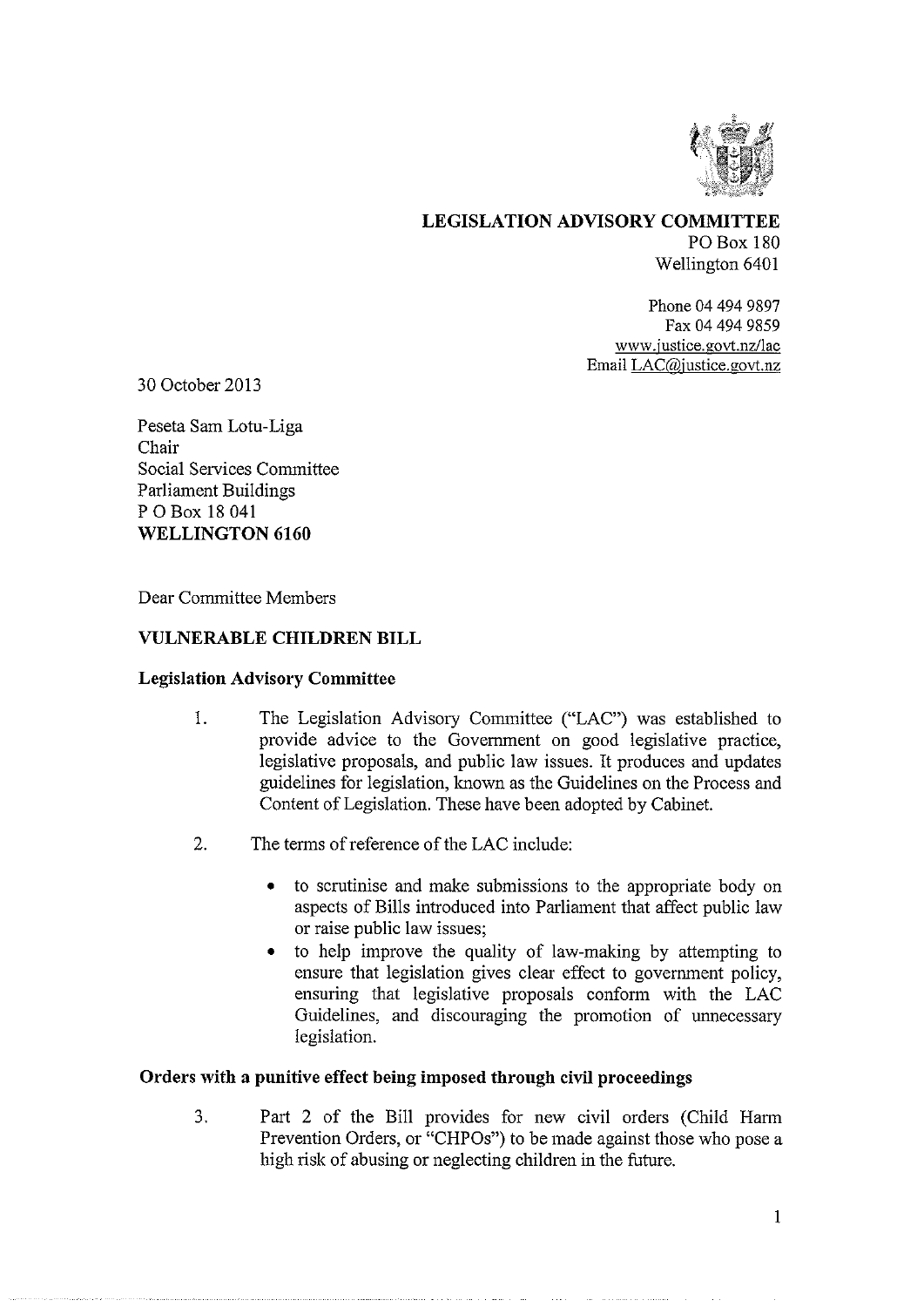- 4. CHPOs have a punitive effect, despite the Bill stating in clause 44(2) that it is not the purpose of that Part to punish. Similar orders are presently before Parliament in the Victims Orders Against Violent Offenders Bill and the Public Safety (Public Protection Orders) Bill.
- 5. The LAC supports the preventive policy behind this Bill but it has concerns about these orders. There appears to be a growing tendency for law makers to seek to introduce forms of civilly imposed, punitive orders.
- 6. Any such proposal should not be progressed without detailed consideration of the practical implications of such orders. Orders with a punitive effect imposed through the civil jurisdiction raise concerns because the checks and balances on the exercise of power are different in the civil jurisdiction than the criminal jurisdiction. The rules governing civil proceedings reflect the fact that, generally, civil cases are between two parties of roughly equal power and the purpose of the proceedings is to reach a settlement between them. In contrast, the rules governing criminal proceedings reflect the fact that that one party has much greater power than the other, and the outcome of the proceedings may have a significant restriction on the rights of the party with less power.
- 7. The practical ramifications of establishing a two-tier enforcement system involving both civil and criminal procedures include issues such as double jeopardy/punishment or self-incrimination, which need to be dealt with by an established and consistent set of rules, before further civil enforcement regimes are bolted on to criminal ones.
- 8. In particular, it is not clear that standard civil procedural or evidential rules are appropriate for these forms of proceedings. The application of the privilege against self-incrimination in civil proceedings provides an example. Under section 60 of the Evidence Act that privilege applies to criminal proceedings, but section 63 states that the privilege does not apply to civil proceedings (however any selfincriminating evidence may not be used against the person in subsequent criminal proceedings). The LAC submits that a person who is defending proceedings for a CHPO, but who has not been convicted of any qualifying offence, should have the benefit of that privilege.
- 9. If the Select Committee agrees with this submission, it will be faced with the task of assessing how that privilege should be given effect to in the context of the High Court Rules. What impact, for example, should it have on the content of the statement of defence, the standard timetabling steps for civil proceedings, the rules of discovery, interrogatories and, most particularly how the defendant is to give evidence during the court hearing?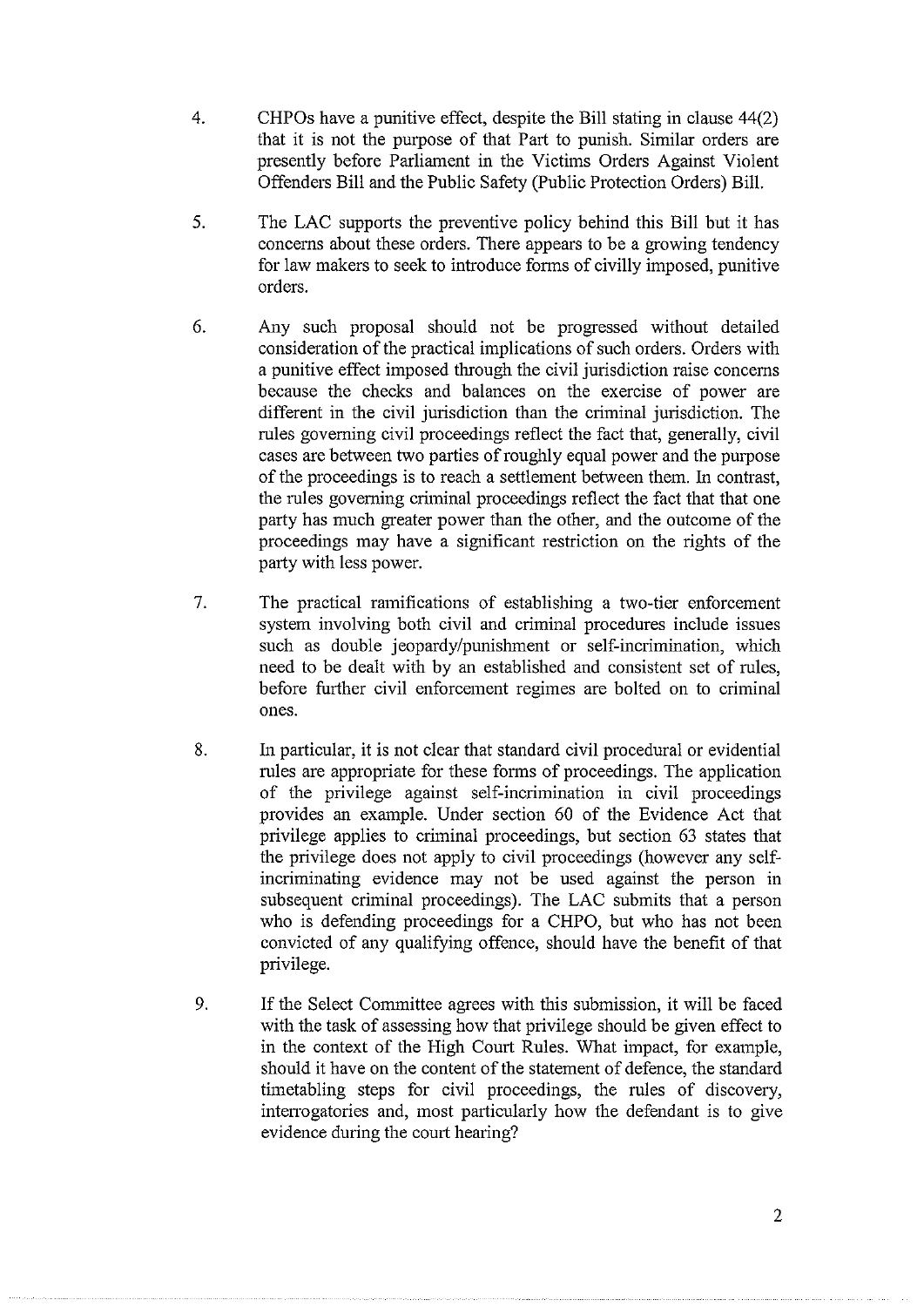10. These are matters of detail that need to be worked through. The LAC submits that it would have been preferable for these matters to have been addressed at the policy design stage. Given their importance to the defendant and to achieving an appropriate balance between his/her rights and the needs of the regime, we suggest that they should be dealt with in the primary legislation.

## **Two Judges on Review Panel**

- 11. Clause 64 of the Bill provides for an annual review of the continuing justification for a child harm prevention order and the terms imposed by the order. Clause 88 states that a review panel consists of 6 members appointed by the Minister of Justice, and the chairperson and deputy chairperson must be a High Court Judge or a District Court Judge.
- 12. The LAC questions whether it is necessary or workable to have two Judges on the review panel. It notes that any appeal of the decisions of the panel would be heard by a single Judge in the District Court. Consequently it would seem one Judge would be sufficient to lead a review panel of five

# **Strict Liability Offences**

- 13. It is not clear to the LAC whether some of the offences in the Bill that omit the mens rea element are intended to be strict liability offences or not. The LAC Guidelines recommend that strict liability offences should only be contemplated if -
	- (a) there is an overwhelming national interest in using the criminal law as an incentive to prevent certain behaviour occurring, regardless of fault; and
	- (b) there is a cogent reason in the particular circumstances for precluding a defence of total absence of fault (this will be rare).
- 14. Part 2 of the Bill relating to child harm prevention orders provides for some offences with serious penalties and without a mens rea element. The defendant in some of these offences will be the person subject to a child harm prevention order, and there is no RIS discussion of whether they are intended to be strict liability offences and why. We suggest it would be preferable if the legislation expressly described the mens rea element or identified any defences if they are intended to be strict liability, rather than the Court possibly implying these critical elements.
- 15. These offences are listed for ease of further consideration by the committee. The offences are:
	- Breaching the terms of a child harm prevention order (conviction and up to 2 years imprisomnent) - el 60;
	- Publishing information provided by a CHPO review panel in a form that identifies a victim (conviction and 3 months